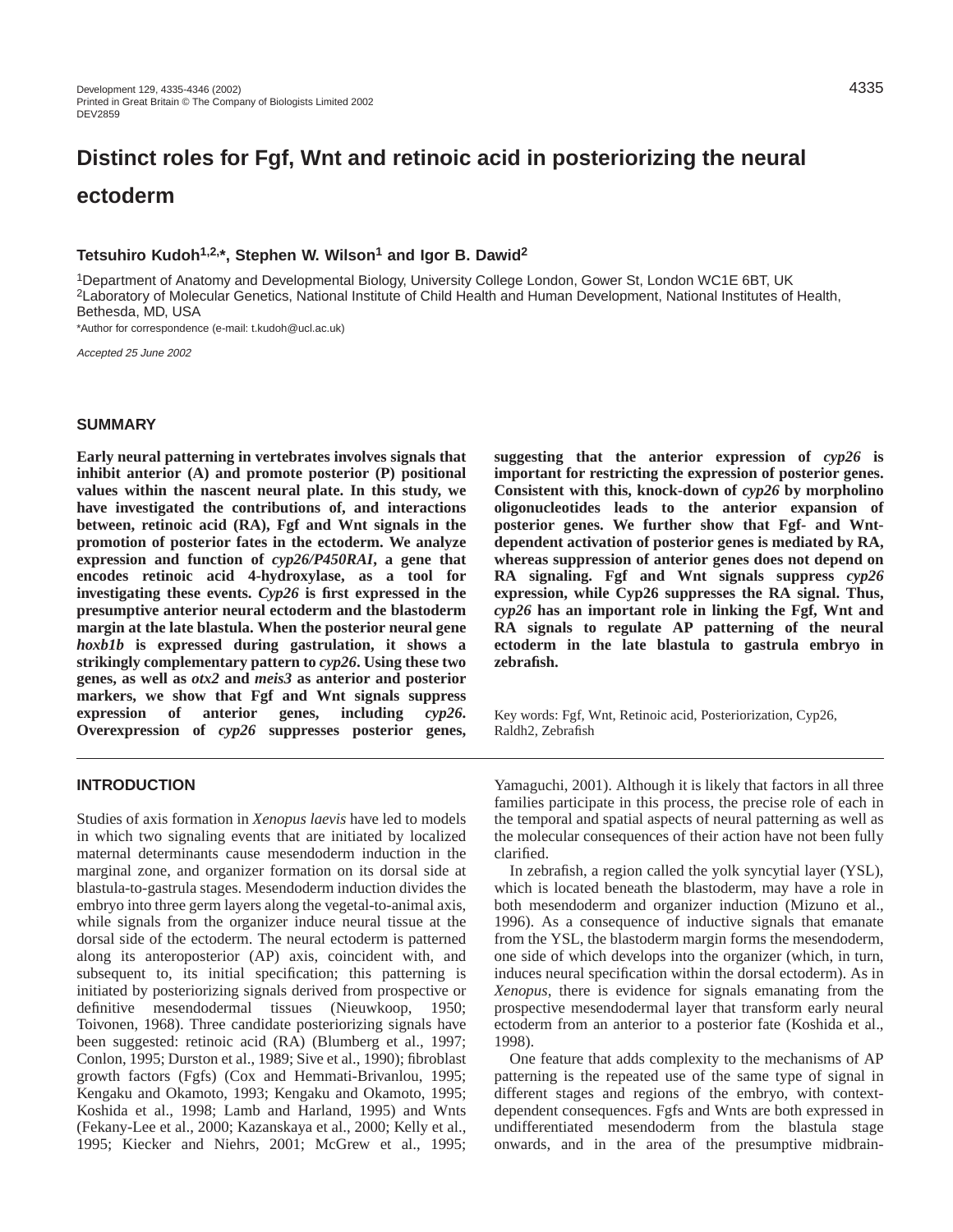hindbrain region, beginning at the late gastrula stage (Furthauer et al., 1997; Kelly et al., 1995; Phillips et al., 2001). Signals mediated by members of these two major classes of secreted factors are involved in early AP patterning in the neural ectoderm, as well as subsequent regional patterning processes within the developing brain (Houart et al., 2002; Kim et al., 2000; Reifers et al., 1998). To avoid having to consider a large range of these complexities, we have focused on the earliest manifestation of AP specification that is evident from the late blastula through gastrula stages.

We have searched for genes that may have an early role in axis formation as part of a random in situ screen for regionally expressed genes in zebrafish embryos (Kudoh et al., 2001). In this screen, we noted the anterior neural ectodermal expression of the gene *cyp26/P450RAI*, which encodes all trans retinoic acid 4-hydroxylase, an enzyme that degrades and inactivates RA. Zebrafish *cyp26* has originally been cloned from regenerating fin tissue as an RA-responsive gene (White et al., 1996). We find that *cyp26* is specifically expressed in the presumptive anterior neural ectoderm from a surprisingly early stage (from the late blastula onwards). At the early gastrula stage, the earliest known marker of posterior neural ectoderm, *hoxb1b* (Alexandre et al., 1996), is expressed in a complementary pattern to *cyp26*. We focused on the regulation of this earliest subdivision along the AP axis in the neural ectoderm, using *cyp26* and *hoxb1b* as our primary tools of analysis. We show that posteriorization of the neural ectoderm has two separable steps: suppression of anterior gene expression and activation of posterior gene expression. Suppression of anterior gene expression in the posterior region is the first step of AP differentiation and is caused by Fgfs/Wnts in an RA-independent pathway. The activation of posterior gene expression is the second step, and this event is RA dependent. These two posteriorizing steps are linked through the regulation and function of the *cyp26* gene.

# **MATERIALS AND METHODS**

## **Constructs, mRNA synthesis and embryo injections**

The coding region in *cyp26* was amplified by PCR and subcloned into the pCS2+ expression vector. Cyp26-GFP fusion construct was made using PCR primers forward (F; ccggatcctcgaggtcgacccacgcg) and reverse (R; ccgaattcggtgtcagagcccaggatgg), which amplifies 82 bp of 5′ non-coding region with 375 bp of coding region. This PCR product was inserted to pCS2+ and subsequently EGFP cDNA was inserted into the 3′ end of cyp26 cDNA. mRNA was synthesized by mMESSAGE mMACHINE (Ambion). The following mRNAs were injected into zebrafish embryos: *cyp26* (500pg), *cyp26*-EGFP (300pg), *fgf3* (50pg) (Koshida et al., 2002), *XFD* (500pg) (Amaya et al., 1991) and *dkk1* (50pg) (Hashimoto et al., 2000).

# **Retinoic acid (RA) and LiCl treatments**

RA was stored at  $10^{-3}$  M in ethanol and diluted to  $10^{-6}$  M in fish water before use. Embryos were treated with RA from the 40% epiboly stage onward for 80 minutes, followed by thorough washing. For LiCl treatment, 50% epiboly stage embryos were exposed to 300 mM LiCl for about 8 minutes and washed immediately with fish water several times. These embryos were fixed at late gastrula stage and stained by in situ hybridization.

## **Injection of morpholino oligonucleotides**

A sequence complementary to the region of *cyp26* cDNA around the

start codon was used to synthesize a morpholino antisense oligonucleotide, mCYP1, by Gene Tools (Philomath, USA). The sequence of mCYP1 is 5'-cgcaactgatcgccaaaacgaaaaa-3'. Five nanograms of morpholino were injected at the one- to two-cell stage into the yolk. For comparison, the same amount of standard control morpholino (Gene Tools) was injected.

#### **Whole-mount in situ hybridization**

Embryos were fixed in 4% paraformaldehyde in phosphate-buffered saline (PBS) overnight at 4°C, manually dechorionated and stored in methanol up to several weeks. In situ hybridization was performed essentially as described previously (Kudoh and Dawid, 2001). Probes for the following genes were used: *cyp26*, *iro1*, *meis3*, *hoxb1b*, *otx2* and *ntl*. These probes were obtained from our in situ-based screen (Kudoh et al., 2001). For injected and drug-treated embryos, 15 to 30 embryos were used in each experiment.

# **RESULTS**

# **Early expression pattern of cyp26**

*cyp26* is first expressed at the late blastula stage in two distinct regions, at the animal side of the dorsal ectoderm (Fig. 1A,A′, closed arrowhead) and at the blastoderm margin (Fig. 1A,A′, open arrowhead). These two domains continue to express *cyp26* up to the bud stage at the end of gastrulation (Fig. 1A-D). At later gastrula and somitogenesis stages, *ntl* expression also marks the notochord (Fig. 1C,F). *cyp26* expression in the anterior neural ectoderm decreases during gastrulation so that only weak expression in a region surrounding the neural plate is seen by the three-somite stage (Fig. 1D-F). By contrast, *cyp26* expression in the blastoderm margin persists as this domain extends towards the posterior, contributing to the tail. This expression pattern suggests that *cyp26* is important for establishing the anterior character of neural ectoderm during gastrula stages, as well as for the formation of the tail during later development.

## **Complementary expression of cyp26 and hoxb1b, an early marker of posterior neural ectoderm**

The expression of *cyp26* was compared with the posterior neural ectoderm expression of *hoxb1b* (originally named *hoxa1*) (Alexandre et al., 1996). At the late blastula stage, there is a small gap between the animal and marginal domain of *cyp26* expression (Fig. 2A, asterisk); this gap is expanded subsequently through convergence-extension movements during gastrulation (Fig. 2B-E). At about the 60% epiboly stage, *hoxb1b* expression is initiated within this gap. When *cyp26* and *hoxb1b* are doubly stained by single-color in situ hybridization, they show complementary expression patterns from the onset of *hoxb1b* expression to the end of gastrulation (Fig. 2K-M); a narrow gap persists between the *cyp26* and *hoxb1b* domains, emphasizing the exclusiveness of these domains. In these double-labeled embryos, cells completely double negative for *cyp26/hoxb1b* are not observed at high magnification, suggesting that this gap is not a distinct domain but represents the border of the anterior and posterior domains where the expression of the two markers decreases. This complementarity suggests that initial AP patterning in the neural ectoderm is reflected by the anterior expression of *cyp26* in the late blastula, while the expression of *hoxb1b*, the earliest posterior marker, constitutes a subsequent step in the evolving process.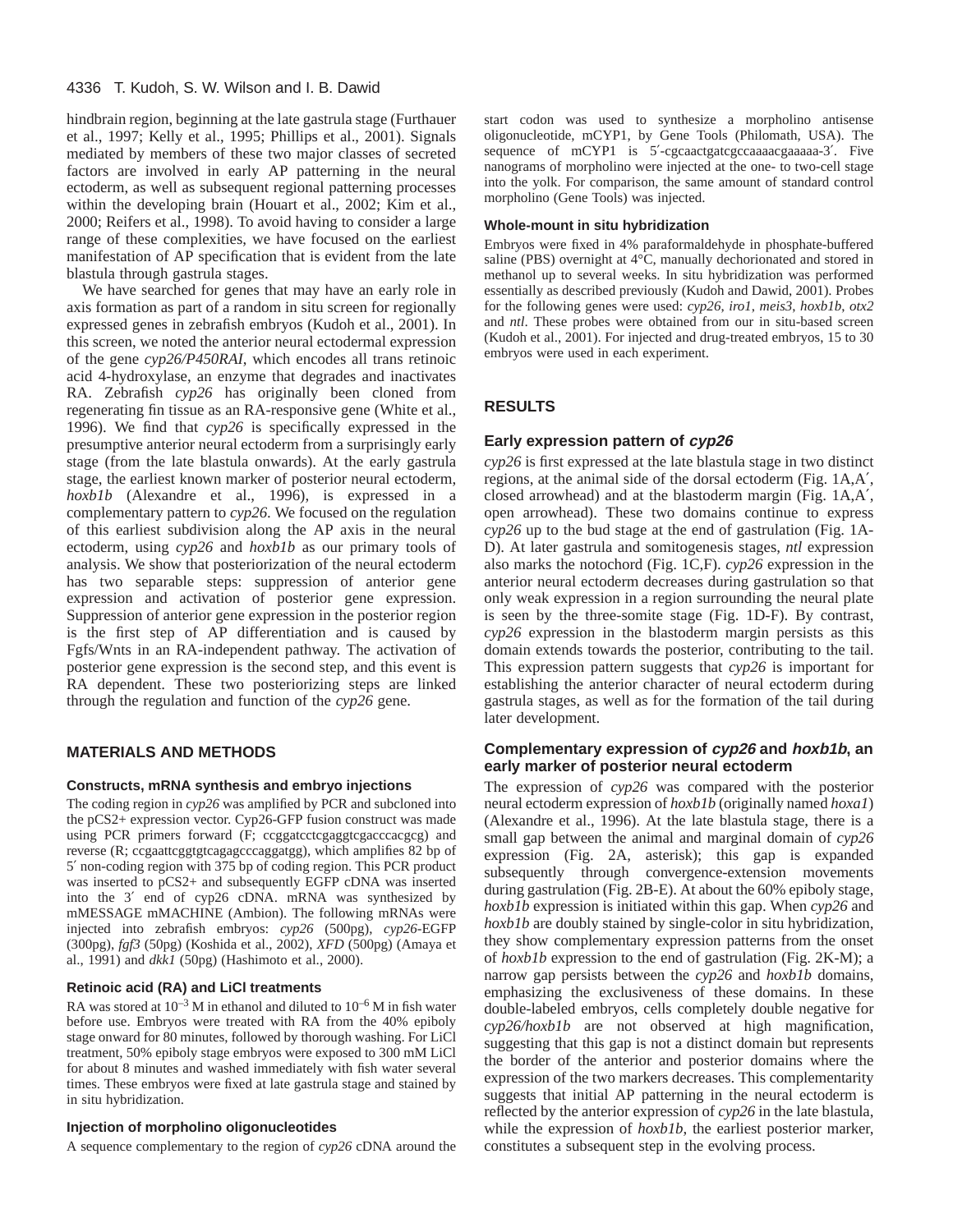

**Fig. 1.** Expression of *cyp26* at gastrula to early somitogenesis stages. Views of whole embryos (orientation indicated to the left of each row) at the stages indicated on top of each column. *cyp26* was stained by in situ hybridization (purple), while *ntl* (red) was used to mark the blastoderm margin (A, A′, open arrowhead) and developing notochord (C,F, asterisk). *cyp26* is expressed in the presumptive anterior neural ectoderm (A,A′ filled arrowhead) and at the blastoderm margin (A,A′ open arrowhead) throughout gastrulation (B-D). Subsequently, expression in the anterior neural ectoderm decreases rapidly (E", F" filled arrowhead), while expression continues in the tail bud.

To further resolve and confirm expression domains, *cyp26* was also analyzed in combination with *iro1*, *krox20* and *raldh2*. *iro1* is expressed as two pairs of bands at late gastrula stage; the anterior bands contain the presumptive midbrain-hindbrain boundary and possibly rhombomere 1 (Itoh et al., 2002). The anterior domain of *iro1* and the *cyp26* expression domain share a common posterior border of expression, suggesting that at this stage, the posterior end of *cyp26* expression is around prospective rhombomere 1 (Fig. 2P). Double staining of *cyp26* with *krox20*, which marks rhombomeres 3 and 5 at bud stage, revealed a gap between the posterior edge of *cyp26* expression and rhombomere 3 (Fig. 2Q). This gap presumably represents the future rhombomere 2. *raldh2*, which encodes a major RA synthesis enzyme, is expressed in the posterior paraxial

## Fgf, Wnt and retinoic acid in posteriorization 4337

mesoderm in a pattern complementary to *cyp26* along the AP axis, with a small but widening gap between the two expression domains (Fig. 2N,O). The complementarity of RA synthesis (*raldh2*) and degradation (*cyp26*) domains supports the idea that refinement of RA-positive and -negative domains of the ectoderm is achieved by the action of these opposing gene products (Chen et al., 2001; Swindell et al., 1999).

## **The expression of cyp26 and of other AP-marker genes is regulated by Fgf signals**

As *cyp26* exhibits extremely early anterior neuroectodermal expression, we tested the regulation of its expression by Fgf, a candidate posteriorizing factor; the behavior of *cyp26* was compared with another anterior neural gene, *otx2*, and to the posterior gene *hoxb1b*. To generate conditions that correspond to both gain and reduction of function of Fgf signaling, *fgf3* and dominant-negative Fgf-receptor (*XFD*) (Amaya et al., 1991) mRNAs were injected into one- to two-cell stage embryos. *fgf3* mRNA injection led to suppression of anterior expression of *cyp26* and *otx2* (Fig. 3B,J), whereas expression of the posterior gene *hoxb1b* was expanded anteriorly (Fig. 3F). *XFD* mRNA injected embryos showed the opposite phenotype in that *cyp26* and *otx2* domains were expanded posteriorly (Fig. 3D,L) (Koshida et al., 1998) and *hoxb1b* was suppressed (Fig. 3H arrowhead). These results indicate that Fgf signaling is necessary and sufficient for the suppression of the anterior genes *cyp26* and *otx2*, as well as for the activation of the posterior gene *hoxb1b* during gastrulation.

# **RA modulates the expression of AP-marker genes**

RA has been shown to affect the specification of AP values in the developing nervous system of different vertebrates and is a candidate posteriorizing signal (Blumberg et al., 1997; Conlon, 1995; Durston et al., 1989; Niederreither et al., 1999; Sive et al., 1990). RA is also the substrate of the *cyp26* gene product. To examine the role of RA in early AP pattern specification in the neural ectoderm, we examined the expression of the anterior genes *cyp26* and *otx2* and the posterior genes *hoxb1b* and *meis3* in RA-treated embryos. Consistent with the designation of RA as a posteriorizing factor, the expression of *hoxb1b* and *meis3* was expanded (Fig. 4D,F) and that of *otx2* was suppressed (Fig. 4H). However, *cyp26* expression was expanded in RA-treated embryos, in spite of the anterior character of its ectodermal expression domain (Fig. 4B). This outcome is most likely to be due to the fact that *cyp26* is a direct target of RA and acts as an RA-responsive gene in different stages of embryogenesis such as fin formation (Loudig et al., 2000; White et al., 1996). As it encodes an RAmetabolizing enzyme, *cyp26* may be part of a negative feedback loop that limits RA signaling in different biological contexts.

# **Overexpression of cyp26 suppresses posterior neural genes**

To analyze the function of *cyp26* and its substrate, RA, in early AP patterning, *cyp26* mRNA was injected into one blastomere of two-cell embryos, and the expression of AP marker genes was examined during gastrulation (Fig. 5). Consistent with the activity of its gene product as an RA-degrading enzyme, *cyp26* injection showed the opposite effect to application of RA on the expression of the posterior genes *hoxb1b* and *meis3*, both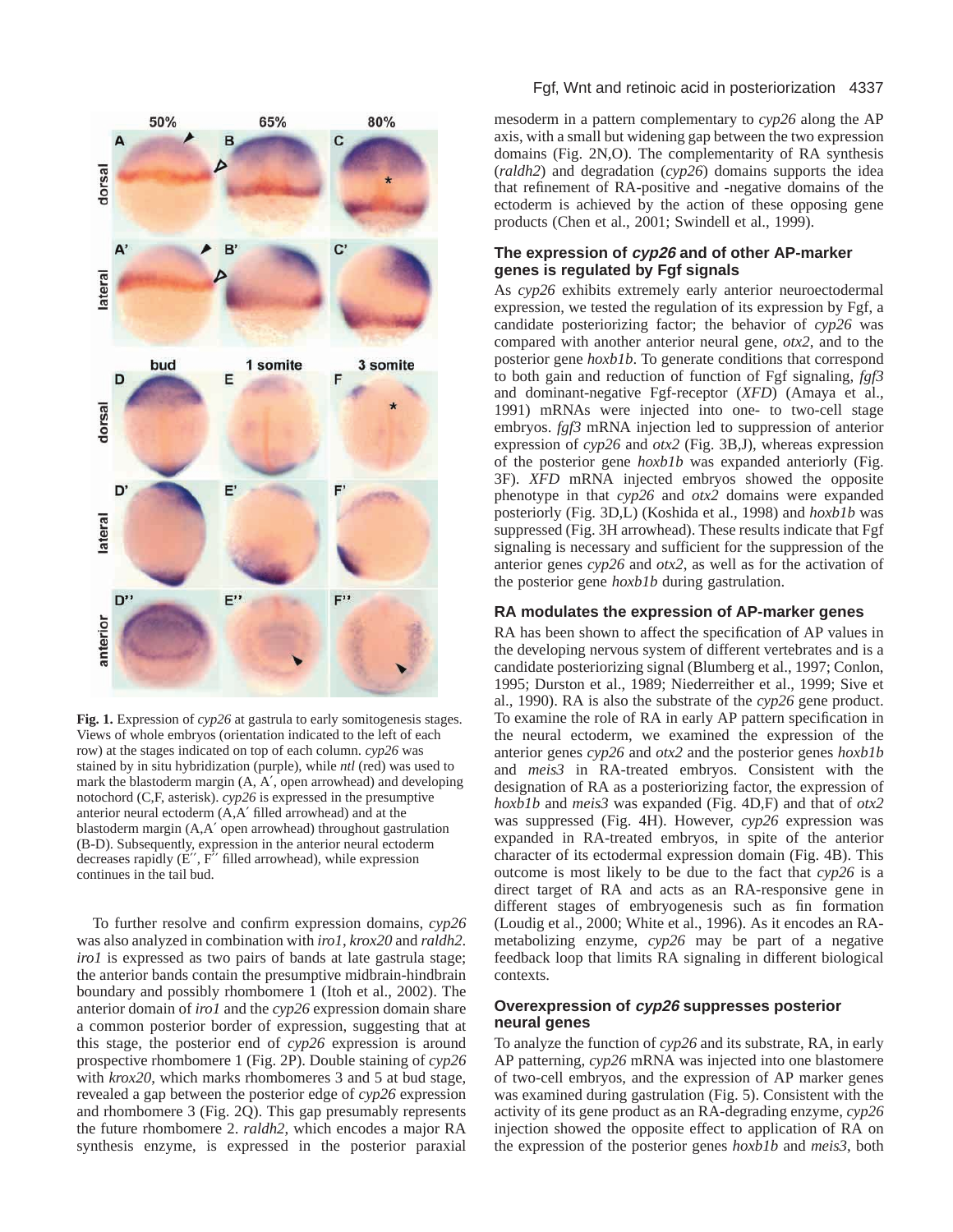**Fig. 2.** *cyp26* and *hoxb1b* expression A domains define an early AP boundary within the prospective neuroectoderm. cyp26 Dorsal views of whole embryos at the stages indicated on top of. Genes analyzed are indicated at the left of the column or in the figure, with text color matching the in situ stain. *cyp26* expression starts at the 30 to 40% epiboly stage (A) in presumptive anterior neural ectoderm (filled arrowhead) and at the blastoderm margin (open arrowhead), leaving a narrow gap (asterisk). As gastrulation proceeds, *hoxb1b* expression is initiated within the gap at about the 60% epiboly stage (C,G,K). From this time onwards, *cyp26* and *hoxb1b* are expressed in a complementary manner in the neural ectoderm throughout gastrulation; a narrow domain of reduced expression is observed at the interface between the expression domains of these two genes (K-M, arrow). (N-Q) *cyp26* expression (red) in relation to expression domains of other APspecific genes (purple), *raldh2* (N,O), *iro1* (P) and *krox20* (Q). There is a narrow gap between *cyp26* and *raldh2* expression domains at early gastrula (N, arrow), and this gap becomes wider by late gastrula (O, arrow). At the end of gastrulation, *cyp26* and the anterior domain of *iro1* expression share a common posterior boundary (P, arrow). There is a gap between *cyp26* and rhombomere3 staining of *krox20* (Q, arrow); thus the posterior boundary of *cyp26* at this stage appears to be positioned around rhombomere 1.



**Fig. 3.** Fgf signaling alters the expression of early AP-specific genes. Dorsal views of whole embryos at late gastrula stage. One- to two-cell embryos were injected with mRNAs for *fgf3* (B,F,J) or RNA encoding the dominant negative Fgf receptor, XFD (D,H,L). Embryos were stained either with *cyp26* (A-D), *hoxb1b* (E-H) or *otx2* (I-L). The anterior expression of *cyp26* and *otx2* was suppressed by Fgf3 (B,J) and expanded in a posterior direction by XFD (D,L). Expression of the posterior gene *hoxb1b* was expanded by Fgf3 (F) and suppressed by XFD (H, arrowhead). The entire embryo is affected by injection at the one-cell stage (B), while in some cases only half the embryo is affected when one of two cells is injected (H).



of which were suppressed (Fig. 5B,D). We tested an additional gene, *iro1*, which has two expression domains, an anterior domain that overlaps with *cyp26* and a posterior domain that overlaps with *hoxb1b* (Fig. 2P). Consistent with the results above, only the posterior domain of *iro1* was suppressed by *cyp26* (Fig. 5F, arrowhead).

By contrast, expression of the anterior gene *otx2* was not affected by *cyp26* (Fig. 5H). To confirm the differential effect of *cyp26* on anterior and posterior neural markers, control and injected embryos were double stained with *otx2* and *hoxb1b*, showing that *hoxb1b* expression was decreased, whereas that of *otx2* was neither suppressed nor expanded (Fig. 5J). However, injection of *cyp26* could at least partially restore *otx2* expression in the presence of RA (Fig. 5L).

The effects of *cyp26* on gene expression illustrated in Fig. 5 for mid-to-late gastrula stages were also seen at early gastrulation (data not shown). These results suggest that RA is necessary for the induction of posterior gene expression, but not for the suppression of anterior gene expression. This lack of an effect of *cyp26* in promoting anterior gene expression in the posterior domain represents a difference between RA and Fgf in their action as posteriorizing agents (compare Fig. 3L with Fig. 5H,J).

# **Distinct roles of Fgf and RA in patterning the neural ectoderm**

To investigate the relationship of the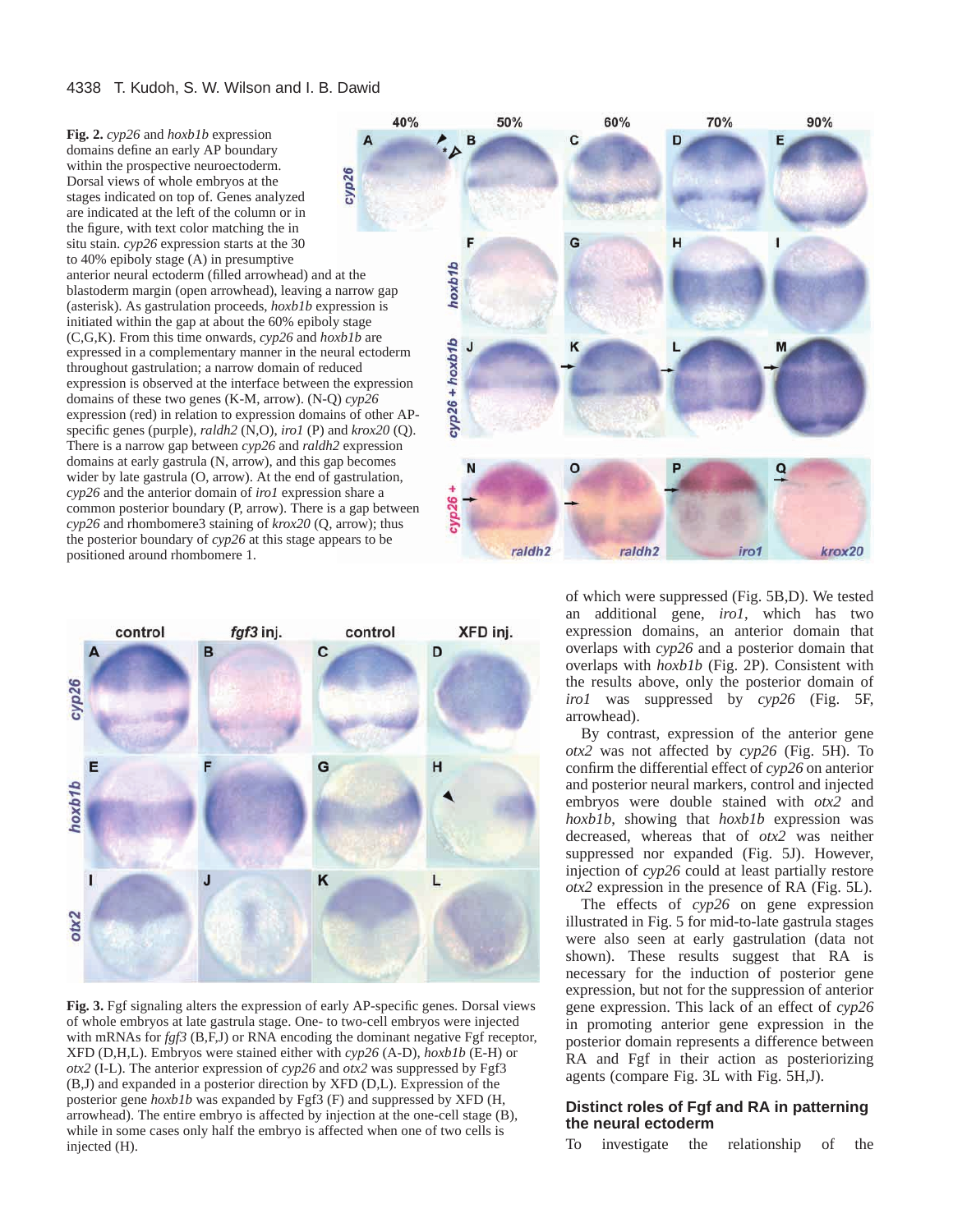posteriorizing signals delivered by Fgf and RA, we applied agonists and antagonists of these two signals to the same embryos. When *fgf3* and *cyp26* mRNAs were co-injected, *fgf3* mediated activation of *hoxb1b* expression was strongly suppressed (Fig. 6B,C). This result suggests that Fgf3 dependent induction of *hoxb1b* is mediated by RA. By contrast, Fgf3-mediated suppression of *otx2* expression was not affected by co-injection of *cyp26* (Fig. 6E,F). Thus, the effect of Fgf in suppressing *otx2* does not require RA, and suppression of the RA signal is not sufficient for the induction of *otx2*.

In complementary experiments, embryos injected with *XFD* mRNA were treated with RA. XFD blocks Fgf signaling, and consequently inhibits *hoxb1b* expression (Fig. 6H). Consistent with the results above, this XFD-induced suppression of *hoxb1b* was overcome by the addition of RA (Fig. 6I). Furthermore, XFD led to an expansion of *otx2* towards the posterior (Fig. 6K), and both the expanded and normal expression of *otx2* were suppressed in the presence of RA (Fig. 6L). Thus, RA can repress *otx2* expression in either the anterior or posterior compartment, but reduction of RA alone is not sufficient to induce ectopic *otx2* expression (Fig. 5H, Fig. 6F). These results support the view that RA acts downstream of Fgf in inducing posterior genes in the neural ectoderm.

# **Distinct roles of Fgfs and Wnts in patterning the neural ectoderm**

Next, we examined the involvement of Wnt signaling in the regulation of expression of these early marker genes. LiCl inhibits the kinase activity of GSK3 and consequently activates β-catenin, a downstream effector of the canonical Wnt pathway (Klein and Melton, 1996). Activation of the Wnt pathway in the early gastrula by treatment with LiCl at the 50% epiboly stage led to suppression of the anterior markers, *cyp26* and *otx2*(Fig. 7A,B,F,G). However, the posterior marker *hoxb1b* was not induced in the anterior-most area of the embryo, although some anterior expansion was observed (Fig. 7K,L).

To reduce canonical Wnt signaling, *dkk1* mRNA was injected. Dkk1 slightly expanded *otx2* and *cyp26* expression, and reduced that of *hoxb1b*, but there was always residual posterior character near the margin (Fig. 7C,M).

In order to elucidate the relationship between Wnt and Fgf signals in regulating AP polarity, we concomitantly altered activity of both pathways. XFD injected embryos were

**Fig. 5.** Cyp26 can suppress posterior genes but does not induce anterior genes in the posterior region. Dorsal views of whole embryos at late gastrula stage. *cyp26* mRNA was injected at the two-cell stage into one blastomere. Some of the embryos were treated with RA (K,L). Embryos were stained for *hoxb1b* (A,B), *meis3* (C,D), *iro1* (E,F), *otx2* (G,H,K,L) and *otx2/hoxb1b* together (I,J). *hoxb1b*, *meis3* and the posterior domain of *iro1* were suppressed by *cyp26* injection (B,D,F,J, arrowhead), but *otx2* and the anterior domain of *iro1* expression were neither suppressed nor expanded (F,H,J). The suppression of *otx2* by RA was partially rescued by *cyp26* (L, arrowhead).



**Fig. 4.** RA alters the expression of early AP-specific genes. Dorsal views of whole embryos at late gastrula stage. Embryos at the 40% epiboly stage were treated with  $10^{-6}$  M RA for 80 minutes. The embryos were fixed at the 80 to 90% epiboly stage, and stained with *cyp26* (A,B), *hoxb1b* (C,D), *meis3* (E,F) or *otx2* (G,H). The posterior genes *hoxb1b* and *meis3* were ectopically induced in the anterior region by RA (B,D), while the anterior gene *otx2* was suppressed (H). Although *cyp26* is expressed in the anterior region, its expression was activated by RA(B).

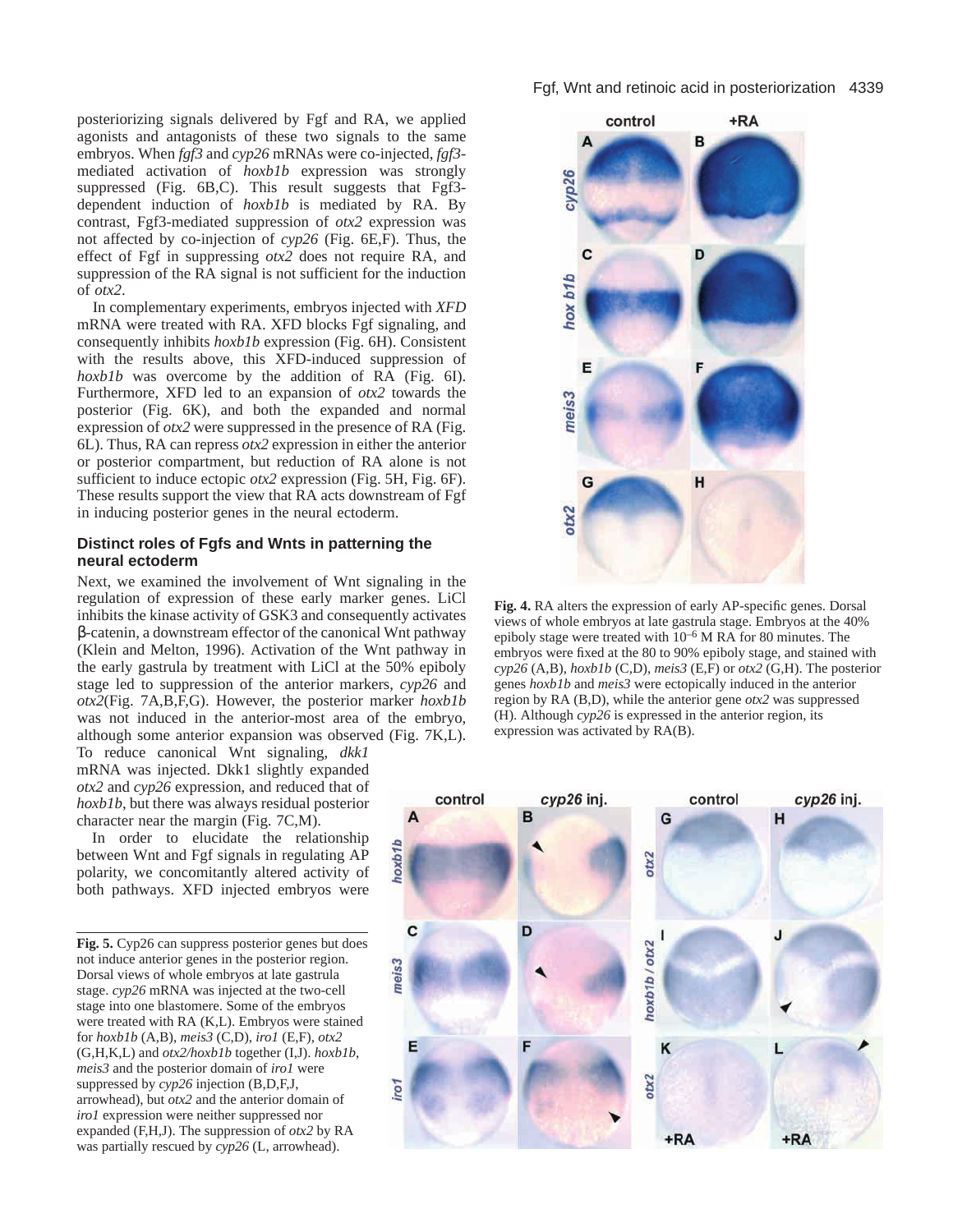

**Fig. 6.** Epistatic analysis of the function of Fgf and RA in patterning the neural ectoderm. Dorsal views of whole embryos at late gastrula stage. RNA for *fgf3*, alone or together with *cyp26* RNA, was injected at the one-cell stage. The embryos were stained for *hoxb1b* (A-C) or *otx2* (D-F). XFD mRNA was injected at the one-to-two cell stage, and half of the embryos were treated with RA. Embryos were stained for *hoxb1b* (G-I) or *otx2* (J-L).

treated with LiCl to suppress Fgf activity, while enhancing Wnt signaling. In these embryos, *cyp26* and *otx2* as well as *hoxb1b* were suppressed (Fig. 7D,I,N). This suggests that activation of Wnt signaling can suppress anterior markers in the absence of Fgf signaling but that activation of posterior markers requires Fgf.

As a complementary experiment, *fgf3* and *dkk1* were coexpressed to enhance Fgf while suppressing Wnt signaling. In these embryos, *cyp26* and *otx2* were suppressed, indicating that Dkk1 is not sufficient to promote anterior markers in the presence of exogenous Fgf signaling (Fig. 7E,J). Dkk1 did, however, inhibit the ability of Fgf to expand *hoxb1b* expression into anterior regions (Fig. 7O).

# **Distinct roles of RA and Wnt in patterning the neural ectoderm**

In the next set of experiments, we examined the relationship between the RA and Wnt signaling pathways. RA activity was suppressed by overexpression of *cyp26*, and subsequently LiCl immersion at 50% epiboly stage was used to activate Wnt signaling. In these embryos both *otx2* and *hoxb1b* were suppressed, indicating that Wnt signals inhibit anterior development in the absence of RA (Fig. 8B,E). As a complementary experiment, *dkk1* mRNA-injected embryos were treated with RA. In these embryos, *otx2* was largely suppressed and *hoxb1b* was ectopically expressed up to the animal pole (Fig. 8C,F). Although there is *otx2* expression remaining in the dorsal-most area (Fig. 8C, arrowhead), because these cells are hypoblast they are possibly the expanded axial mesoderm. These results suggest that Wnts and RA both can suppress *otx2* in the anterior neural ectoderm but that activation of *hoxb1b* depends on RA.

One possibility is that Wnts promote *hoxb1b* expression through regulating the production of RA. To assess if this might be the case, expression of the gene encoding an RA synthesis enzyme, *raldh2*, was examined in conditions in



**Fig. 7.** Epistatic analysis of the function of Wnt and Fgf in patterning the neural ectoderm. Dorsal views of whole embryos at late gastrula stage. Gain and loss of function of Wnt activity was achieved by LiCl treatment (B,G,L) and *dkk1* injection (C,H,M), respectively. Epistasis with Fgf was examined by *XFD* injection followed by LiCl treatment (D,I,N) and by *fgf3* +*dkk1* co-injection (E,J,O). Embryos were fixed at late gastrula and stained with *cyp26* (A-E), *otx2* (F-J) and *hoxb1b* (K-O). Arrowheads in C and M indicate the limit of caudal expansion of *cyp26* expression (C) and remaining *hoxb1b* expression (M). In some cases, only half the embryo is affected when one of two cells is injected (N, arrowhead).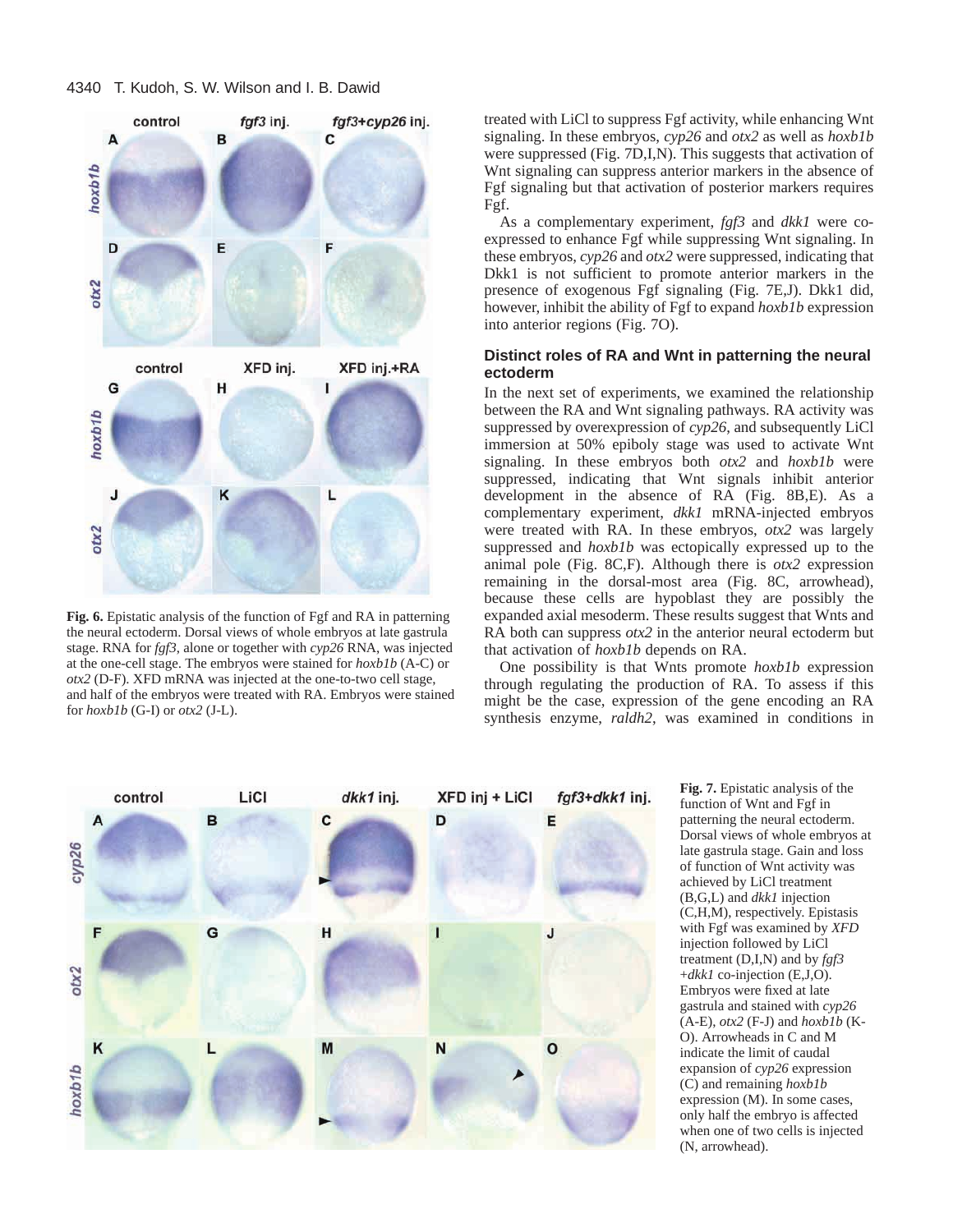

which Wnt signaling was increased or decreased. At the 50% epiboly stage, *raldh2* is expressed in nascent paraxial mesoderm at the blastoderm margin. In embryos in which the Wnt antagonist *dkk1* was injected, *raldh2* expression was not suppressed although the dorsal *raldh2*-negative domain was slightly expanded, most probably because Dkk1 activity is known to enhance axial mesodermal fates (Hashimoto et al., 2000). This suggests that Wnt signaling is not necessary for the initiation of *raldh2* expression. However, by late gastrula stage, *raldh2* expression remained restricted to the blastoderm margin in *dkk1*-injected embryos, whereas in control embryos, *raldh2* was highly expressed in the involuted mesoderm as it migrated anteriorly (Fig. 8I,J). This limitation of *raldh2* expression could account for the similar restriction of *hoxb1b* expression to the marginal zone of *dkk1*-injected embryos. *raldh2* expression was also examined in LiCl-treated embryos and shown to retain normal expression (data not shown). Together, these results suggest that Wnt signals indirectly influence *hoxb1b* expression through the modulation of RA activity.

# **Cyp26 morpholino, mCYP1, causes partial posteriorization**

To examine the physiological role of *cyp26* in early AP patterning, morpholino antisense oligonucleotide (mCYP1) was injected into zebrafish embryos. In mCYP1-injected embryos, *otx2* expression was decreased (Fig. 9B) and *hoxb1b* expression was expanded anteriorly (Fig. 9D). Complementing this, the expression domains of *meis3* and *iro3* were both shifted in an anterior direction (Fig. 9F,H). These results suggest that the activity of endogenous Cyp26 is required to restrict the expression of posterior genes at their anterior border and to protect anterior genes from repression by RA. Cyp26 is likely to carry out these functions by degrading RA molecules that encroach into the anterior ectodermal compartment, thereby limiting their presence to the posterior compartment.

The efficacy of mCYP1 was confirmed in experiments using a cyp26-GFP fusion construct. GFP fluorescence was strongly

# Fgf, Wnt and retinoic acid in posteriorization 4341

**Fig. 8.** Epistatic analysis of the function of Wnt and RA in patterning the neural ectoderm. Dorsal views of whole embryos at late gastrula stage (A-F,I,J), and animal views of 55% epiboly stage embryos (G,H). *cyp26*-injected embryos were treated with LiCl at the 50% epiboly stage (B,E), and *dkk1*-injected embryos were treated with RA at 40% epiboly stage (C,F). Embryos were fixed at late gastrula and stained with *otx2* (A-C) and *hoxb1b* (D-F). Regulation of the expression of *raldh2* was examined in *dkk1*-injected embryos (H,J). At 55% epiboly stage, *raldh2* expression is not suppressed at the blastoderm margin by *dkk1* injection though the *raldh2* negative area in the dorsal-most margin is slightly expanded (H). At late gastrula stage, *raldh2* expression remains restricted to the blastoderm margin in *dkk1*-injected embryos (J, arrowhead).

suppressed by the co-injection of mCYP1 but not by the control morpholino (Fig. 9I,J); thus mCYP1 at this concentration efficiently suppressed the translation of Cyp26 fusion protein. In addition to the changes in expression of AP marker genes, morpholino injected embryos were more ovoid in shape by late gastrulation

(Fig. 9B,D,F,H). A similar shape change was observed in RA-treated embryos at the end of gastrulation (not shown) supporting the notion that endogenous RA activity is increased by the mCyp1.

# **Summary of experiments**

The consequences of altering Fgf, RA and Wnt signals upon early AP patterning of the ectoderm are summarized as a cartoon in Fig. 10. In general, all anterior and all posterior markers behaved similarly in each set of experiments, with the exception of the *cyp26* gene, which was induced by RA even though it is normally expressed in the anterior region of the neural ectoderm (see Discussion). In the cartoon, we summarize the results obtained from analysis of the expression of other markers, primarily *otx2* and *hoxb1b*. From this, it is evident that anterior gene and posterior gene expression domains never overlap. However, although in some cases, the entire embryo acquired anterior or posterior identity (i.e. *fgf3* or *XFD* injection), in other cases, anterior and posterior genes retained complementarity of expression but with a shifted boundary (i.e. *dkk1* injection). Finally, in some situations we observed that anterior or posterior character could be specifically lost in one region (i.e. after *cyp26* injection or LiCl treatment) or throughout the entire embryo (i.e. after *fgf3+cyp26* injection or *cyp26* injection plus LiCl treatment). The latter case is particularly instructive: excessive signaling by either Fgf or Wnt eliminates anterior character, but establishing posterior character depends on RA. Thus, the combination of ectopic Fgf or Wnt signals and suppression of RA leaves the presumptive neuroectoderm without any AP identity.

# **DISCUSSION**

# **cyp26 modulates the action of RA in AP patterning of the neural ectoderm**

Our study has revealed that AP regionalization of the prospective neural ectoderm occurs very early and that the *cyp26* gene appears to be involved in this early patterning. We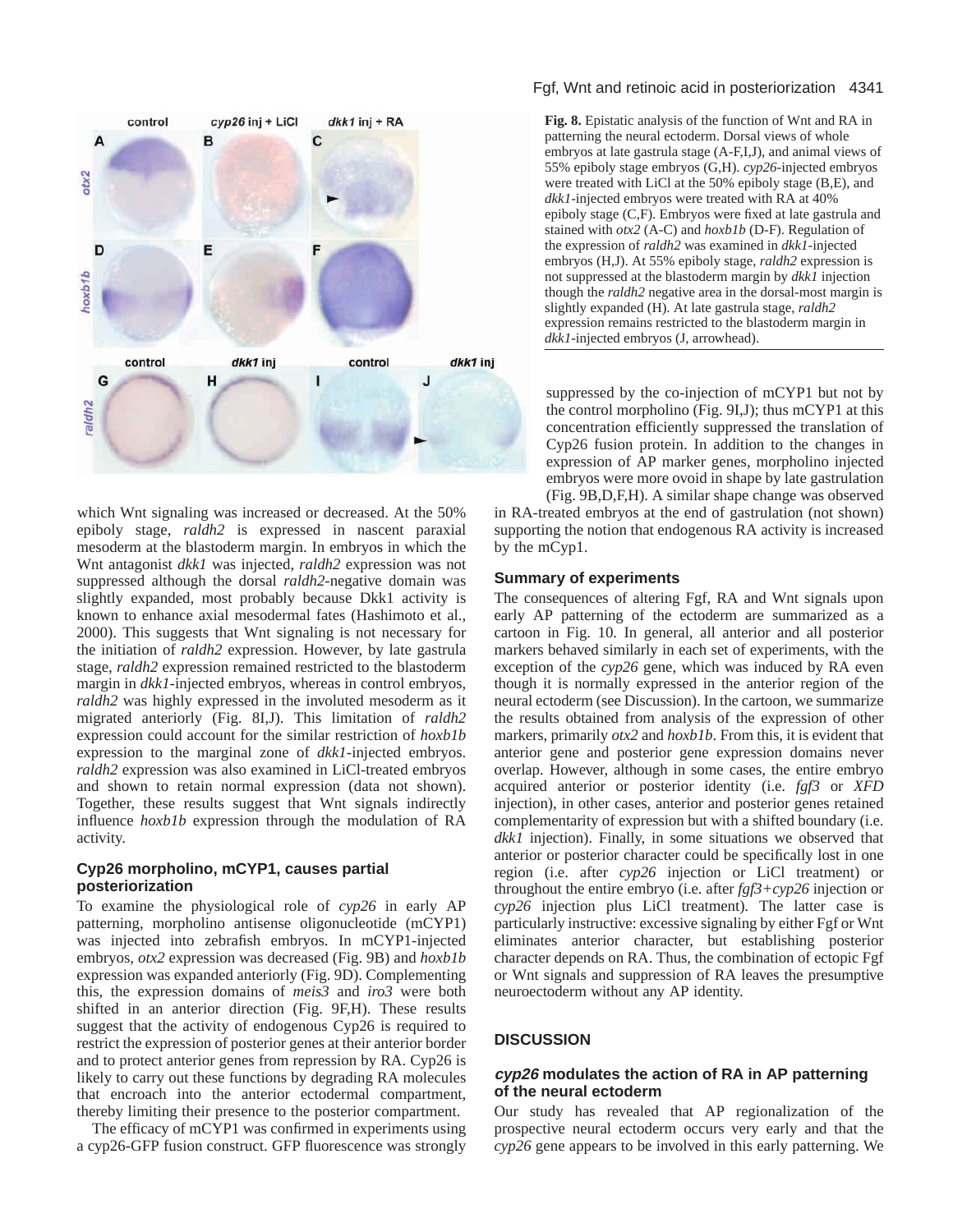

**Fig. 9.** Abrogation of Cyp26 activity causes moderate posteriorization. Dorsal views of whole embryos at late gastrula stage (A-H) and lateral views of late blastula stage embryos (I,J). A control morpholino or mCYP1, which is complementary to *cyp26* mRNA sequence, was injected at 5 ng per embryo. Embryos were stained with *otx2* (A,B), *hoxb1b* (C,D), *meis3* (E,F) and *iro1* (G,H). In addition, cyp26-GFP fusion construct was injected with either morpholino, and fluorescence was examined. (I,J). (A,C,E,G,I) Control morpholino; (B,D,F,H,J) mCYP1-injected embryos.

have analyzed the expression pattern of zebrafish *cyp26* and found that its dorsoanterior expression begins around 30-40% epiboly in the late blastula. This observation is of interest as it suggests that AP patterning of the neural ectoderm is initiated well before the onset of gastrulation. Expression in the anterior neural domain persists through gastrulation but disappears at early somitogenesis stages, suggesting that *cyp26* affects AP patterning mainly from the blastula through the gastrula stages. *cyp26* has been identified in *Xenopus* and in the mouse, and is also expressed in the anterior neural ectoderm in these species (de Roos et al., 1999; Fujii et al., 1997; Hollemann et al., 1998).

As Cyp26 degrades RA it is expected to limit the range of RA-mediated posteriorization in the embryo. Our Cyp26 overexpression and loss-of-function studies support this idea. RA is known to be involved in the expression of posterior genes including Hox genes (Kolm et al., 1997; Kolm and Sive, 1995; Niederreither et al., 1999; Simeone et al., 1990). In our experiments, RA induced posterior genes such as *hoxb1b* and



**Fig. 10.** Summary of experiments. The experimental results are summarized as a cartoon. *otx2* and *hob1b* are used as representative markers of anterior and posterior neural ectoderm, respectively, as these genes were examined in all of experiments. The top picture is a dorsal view of a late gastrula embryo divided into anterior (purple) and posterior (red) neural ectodermal regions and undifferentiated mesendoderm at the blastoderm margin (green). One half of the dorsal ectoderm is surrounded by yellow line and experimental results are summarized in this area as marker genes for mesoderm and axial area were not analyzed in any detail in this study.

*meis3*, while *cyp26* injection suppressed expression of these genes, presumably by reducing the endogenous RA concentration. However, the expression domain of the anterior gene *otx2* was not expanded by *cyp26* mRNA injection, suggesting that RA-independent pathways suppress *otx2* in the posterior neural ectoderm. We believe that limiting the range of RA action is the in vivo function of Cyp26 as morpholino antisense oligonucleotide injection caused anterior expansion of posterior genes such as *hoxb1b*, and a shrinking of the expression domain of the anterior gene, *otx2*. Cyp26 thus has an important role in defining the border between anterior and posterior neural ectoderm.

*cyp26* is also expressed at the blastoderm margin with a gap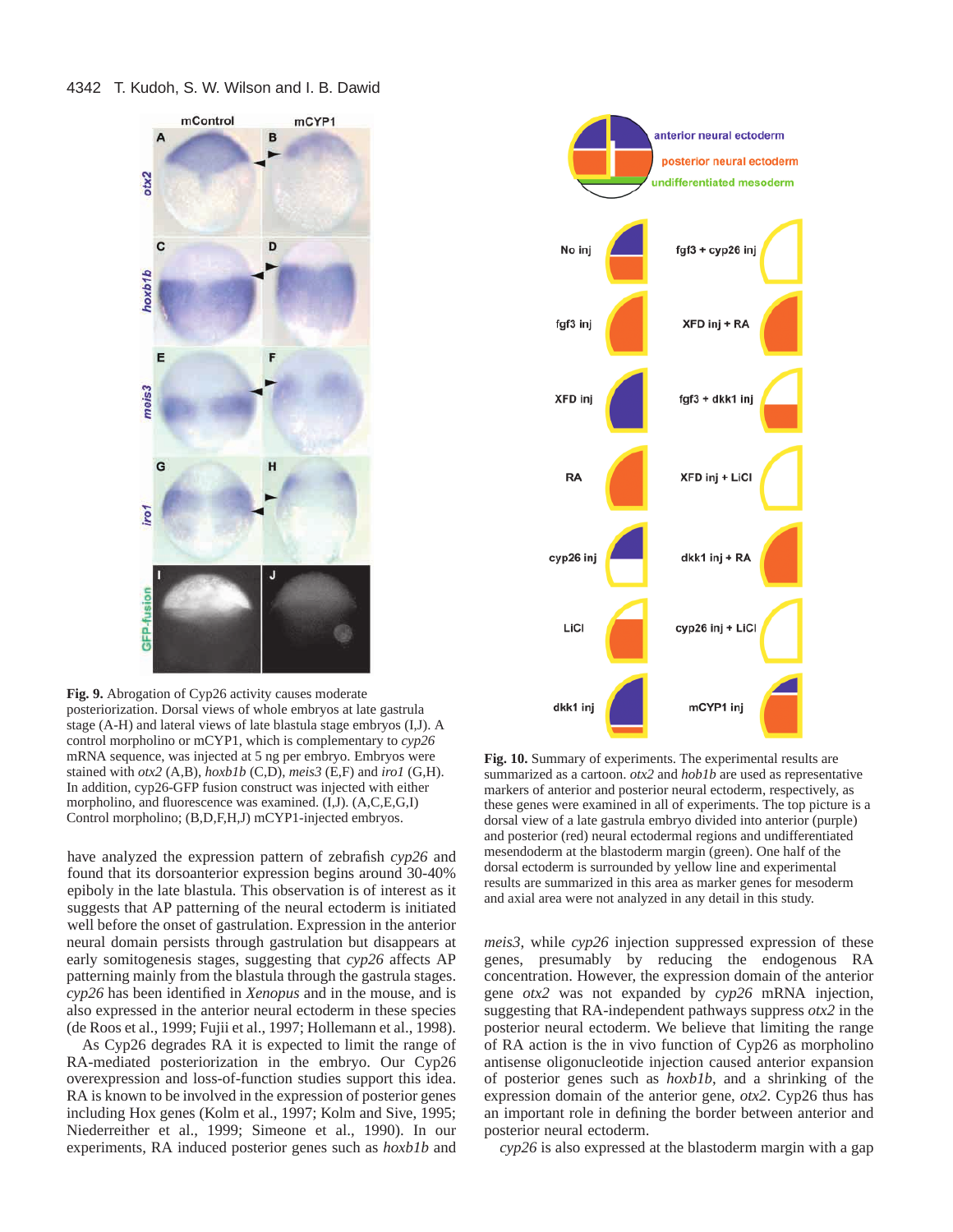between its two domains of expression. The blastoderm margin expression persists into the developing tail region during somitogenesis, suggesting that suppression of RA signals is also required in tail development. Consistent with this view, RA treatment in *Xenopus* and zebrafish causes truncation of tail as well as head structures (Durston et al., 1989) (data not shown). Recently, mice carrying targeted mutations in *cyp26* were generated and these animals showed loss of tail and adjacent posterior structures, stressing the importance of RA signal suppression by *cyp26* for tail development (Abu-Abed et al., 2001; Sakai et al., 2001).

Overexpression experiments using *cyp26* in *Xenopus* showed *otx2* expression was slightly expanded in a posterior direction (Hollemann et al., 1998). This is somewhat different from our observation that *otx2* was not expanded by *cyp26* overexpression. The differences may be due to the fact that phenotypes in frog were examined at later stages, when many other CNS patterning events are likely to have occurred and modified early effects of exogenous Cyp26 activity. Our observation that RA caused the expansion of *hoxb1b* expression in anterior neural ectoderm differs from results reported previously by Alexandre et al., who described more subtle phenotypes following RA treatment (Alexandre et al., 1996). This difference can be explained by the different concentration of RA in the two studies. When we applied  $10^{-7}$ M RA to zebrafish embryos, *hoxb1b* was induced only in axial mesoderm, as reported by Alexandre et al. (Alexandre et al., 1996). However we used 10–6 M RA because this or higher doses generate anterior truncations in *Xenopus* (Durston et al., 1989; Sive et al., 1990). Furthermore, the internal concentration of RA under these conditions is not known. Recently, the zebrafish mutants *neckless* and *nofin*, which have a decrease in hindbrain size, have been shown to carry mutations in the RA synthesis enzyme, Raldh2 (Begemann et al., 2001; Grandel et al., 2002). Begemann et al. have shown that the mutant phenotype in the hindbrain could be rescued by  $5\times10^{-7}$  M or  $10^{-6}$  M RA, but not by lower concentrations. This suggests that when applied externally,  $10^{-6}$  M RA may mimic physiological conditions that are achieved by normal RA synthesis in the wild-type embryo (Begemann et al., 2001).

# **Fgf and Wnt signals regulate early AP polarity**

With the aim of investigating the nature of the signals that initiate differential expression of *cyp26* and *hoxb1b*, we examined the role of Fgfs in this process, as Fgfs have been implicated in posteriorization of the neural ectoderm (Griffin et al., 1995; Koshida et al., 1998). Experiments that involved injection of mRNAs for Fgf3 and the truncated receptor XFD into zebrafish embryos showed that Fgf signaling is both necessary and sufficient, directly or indirectly, for the suppression of the anterior genes *cyp26* and *otx2* and the induction of the posterior gene *hoxb1b*.

Like Fgf signaling, Wnt activity is known to affect the early specification of AP polarity in the neural ectoderm (Fekany-Lee et al., 2000; Kelly et al., 1995). We found that activation of Wnt signaling suppressed *otx2* and *cyp26*, while the expression of *hoxb1* was partly expanded by Wnt activation and largely suppressed by inhibition of Wnt signaling.

Interactions between the posteriorizing pathways were studied by combined activation of one signal and inhibition of another, as summarized in Fig. 10. These experiments indicate

# Fgf, Wnt and retinoic acid in posteriorization 4343

that either an Fgf or a Wnt signal can suppress anterior genes such as *cyp26* and *otx2* even when the other pathway is inhibited. Therefore, Wnts and Fgfs can act independently of each other in the suppression of anterior genes; this suppression was also independent of the activity of RA, but RA can suppress anterior genes even in the presence of Fgf or Wnt pathway inhibitors. By contrast, activation of posterior gene expression could only be initiated by Fgf or Wnt signals in the presence of an intact RA signaling pathway. It is likely that RA acts directly on the *hoxb1b* promoter, as RA-responsive elements are present in the mouse *Hoxb1* gene and have been shown to have a crucial role in regulating its expression (Marshall et al., 1994; Ogura et al., 1996a; Ogura et al., 1996b). The expansion of *hoxb1b* expression after ectopic Wnt activation may in part be explained by the suppression of *cyp26*, which results in expansion of the range of RA activity in an anterior direction. This interpretation is in agreement with the similar expansion of the *hoxb1b* domain after injection of a *cyp26* morpholino antisense oligonucleotide. By contrast, the more extensive expansion of *hoxb1b* expression by Fgf overactivation is unlikely to simply be due to abrogation of Cyp26 activity. Instead we suggest that other factors must contribute to the ectopic production of an RA signal in anterior regions of Fgf injected embryos.

# **A model for the interactions between Fgf, Wnt and RA in early AP patterning**

A model for the mechanism of early AP patterning, based on the observations described in this paper, is presented in Fig. 11. A key feature of this model is that promotion of posterior fates and suppression of anterior fates are treated as separable events.

Fgfs and Wnts can suppress anterior genes in an RAindependent pathway. The set of genes sensitive to this suppression includes *cyp26,* which encodes an enzyme that degrades RA. While suppression of RA signaling is not necessary/sufficient for activation of anterior genes, we suggest that it is needed to prevent activation of posterior gene expression within the prospective anterior neural plate. The factors important for activation of anterior gene expression remain unknown, but many studies have suggested that 'anterior' is a default fate for induced neural tissue (Nieuwkoop, 1950; Toivonen, 1968).

Within prospective posterior neural tissue, RA is necessary and sufficient for the activation of at least some posterior genes. Furthermore, the ability of Fgfs and Wnts to promote expression of these posterior genes depends upon RA. In part, this is likely to be due to the ability of Fgfs and Wnts to promote RA activity through suppression of *cyp26* expression, but is also likely to be due to additional regulatory events, such as promotion of *raldh2* expression.

In Fig. 11B, a spatial and temporal model underlying these AP patterning events is outlined. At the late blastula stage, genes in the Fgf and Wnt families are expressed in the prospective mesoderm at the blastoderm margin; *fgf3*, *fgf8* and *wnt8* are known to be expressed in this pattern (Furthauer et al., 1997; Kelly et al., 1995; Koshida et al., 2002; Phillips et al., 2001). We suggest that an early role for these marginderived signals is to suppress, directly or indirectly, the expression of *cyp26* and possibly other anterior genes in dorsal ectoderm adjacent to the margin, thereby initiating the specification of this region as presumptive posterior neural ectoderm at the late blastula stage (Fig. 11B, part i). The initial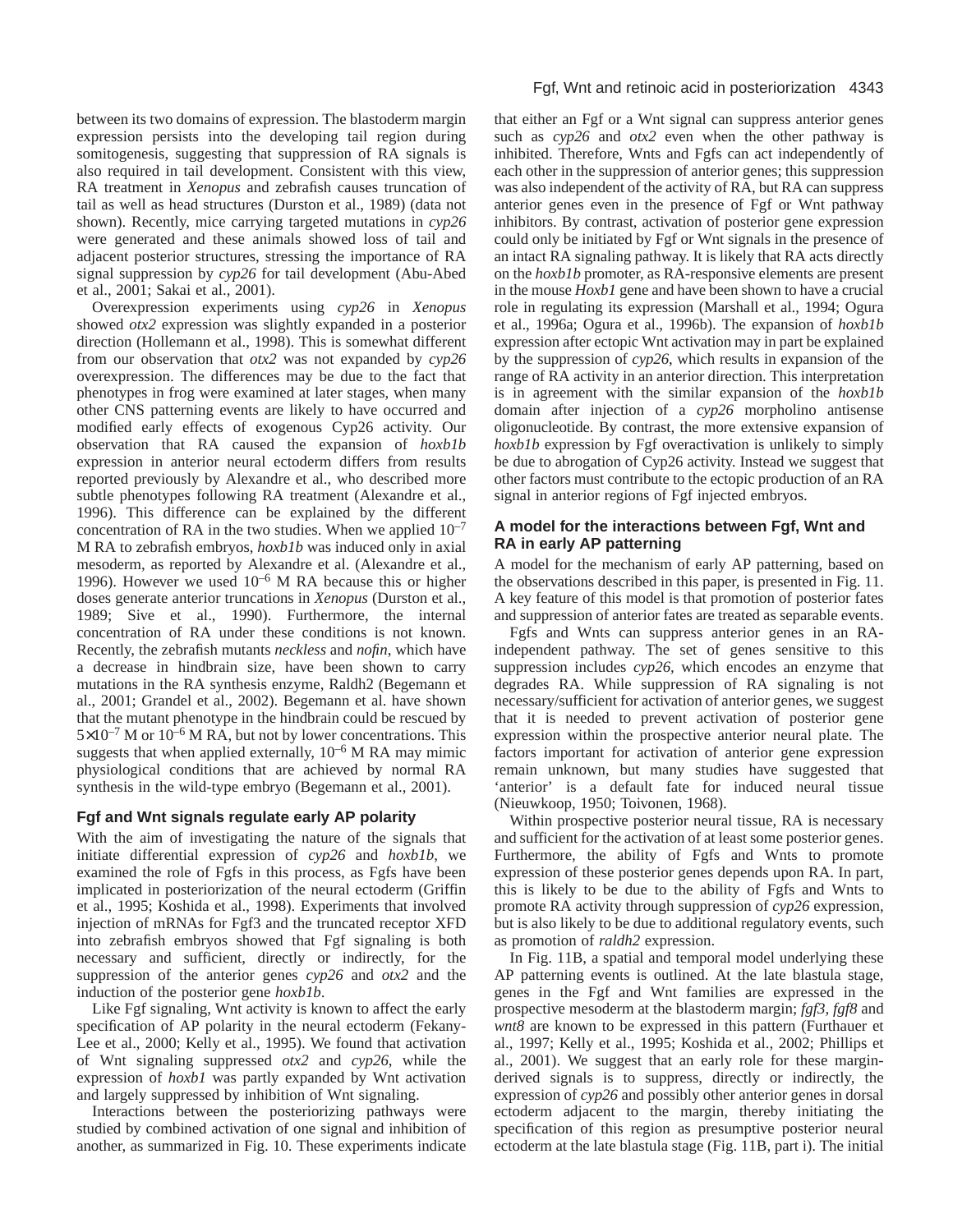suppression of these genes is likely to be achieved through a planar signal because, at the 30-40% epiboly stage when localized *cyp26* expression is first seen, the mesendodermal layer has not yet involuted below the ectodermal layer. This view is consistent with the report that posterior neural specification in dorsal ectoderm is observable at the shield stage (50-55% epiboly) but not in the blastula at the 30% epiboly stage (Grinblat et al., 1998).

Our model further proposes that the widening Cyp26-free area allows the accumulation of RA and the consequent induction of RAdependent posterior genes, including *hoxb1b,* at early-to-mid gastrula stages (Fig. 11B, part ii). Subsequently, ongoing convergenceextension movements move lateral posterior ectoderm cells in a dorsal direction, causing further anteroposterior expansion of the Cyp26-negative, RA-positive area, thereby maintaining and enhancing the expression of *hoxb1b* and other posterior genes. Cyp26 maintains its expression anteriorly, thereby defining the rostral limit of expression of the posterior genes (Fig. 11Biii).

The RA-synthesizing enzyme, Raldh2, is likely to be involved in these early patterning events. In several species, including zebrafish, Raldh2 is expressed in the posterior mesoderm (Begemann et al., 2001; Berggren et al., 1999; Chen et al., 2001; Grandel et al., 2002; Niederreither et al., 1997; Swindell et al., 1999). *Raldh2* mutations in mouse and zebrafish reduce posterior neural ectoderm with concomitant downregulation of Hox genes (Begemann et al., 2001; Grandel et al., 2002; Niederreither et al., 1999). In a complementary manner, increased Raldh2 levels posteriorize the nervous system of *Xenopus* embryos (Chen et al., 2001). Therefore, two mechanisms might regulate RA accumulation, one mediated by the synthetic enzyme Raldh2, which augments RA in the posterior neural ectoderm, the other mediated by Cyp26, which degrades RA in the anterior neural ectoderm (Chen et al., 2001; Swindell et al., 1999). Mutations in the *Cyp26* gene in mouse do indeed lead to a moderate anterior expansion of the *Hoxa1* expression domain (Abu-Abed et al., 2001; Sakai et al., 2001), a result similar to that obtained by *cyp26* morpholino injection in fish. As Raldh2 is expressed only in the posterior region, RA may not significantly accumulate in the anterior-most region, even in the absence of Cyp26, possibly explaining the relatively mild phenotypes after abrogation of Cyp26 activity in mouse and zebrafish. Therefore, although *cyp26* is widely expressed in the anterior neural ectoderm, its major role may be the definition of the boundary in the presumptive hindbrain beyond which expression of posterior genes such as *hoxb1b* and *meis3* does not expand.



**Fig. 11.** A model for interactions between Fgf, Wnt and RA signaling in the neural ectoderm during gastrulation. (A) Sequence of posteriorization signals. Fgf and/or Wnt signals initiate the first step of posteriorization by suppressing expression of anterior genes, represented here by *cyp26* and *otx2*. This process is not mediated by RA. In the posterior domain, where *cyp26* expression is suppressed by Fgfs/Wnts, RA accumulates at least in part due to the activity of Raldh2, and activates posterior genes such as *hoxb1b* and *meis3*. (B) At the late blastula stage, Fgfs/Wnts are expressed in the mesoderm at the blastoderm margin. Fgf/Wnt signals from the margin block the expression of *cyp26* in the adjacent ectoderm, which will give rise to the posterior neural plate. *cyp26* is expressed in the anterior domain, at a distance from the source of the Fgf/Wnt signals; as a consequence, RA is degraded and the expression of posterior genes is prevented. After the beginning of gastrulation, convergence-extension movements lead to a widening of the *cyp26*-negative area, allowing RA to accumulate to a level where it can activate posterior genes such as *hoxb1b*. Subsequent cell movements expand the domain that will give rise to the posterior neural ectoderm.

In summary, we show in the present paper that AP patterning is initiated in the presumptive neural ectoderm in the late blastula at 30-40% epiboly stage. We can distinguish two posteriorization steps in this process. The earliest step involves the Wnt/Fgfdependent, RA-independent suppression of anterior genes, including *cyp26* in the presumptive posterior domain. The next step involves the activation of genes such as *hoxb1b* and *meis3* in the posterior domain; this step is mediated by RA signaling. The antagonism between cyp26 activity and RA signaling links the initial and the subsequent steps of AP patterning, thereby contributing to the establishment of the earliest known border between anterior and posterior neural ectoderm.

We thank Elizabeth Laver and the UCL Fish Facility personnel for assistance with zebrafish husbandry; H. Takeda for expression constructs; and A. Chitnis, M. Itoh and M. Tsang for comments on the manuscript. T. K. was supported by JSPS and Fogarty fellowships and is currently supported by Wellcome Trust funding. S. W. is a Wellcome Trust Senior Research Fellow.

## **REFERENCES**

**Abu-Abed, S., Dolle, P., Metzger, D., Beckett, B., Chambon, P. and Petkovich, M.** (2001). The retinoic acid-metabolizing enzyme, CYP26A1, is essential for normal hindbrain patterning, vertebral identity, and development of posterior structures. *Genes Dev* **15**, 226-240.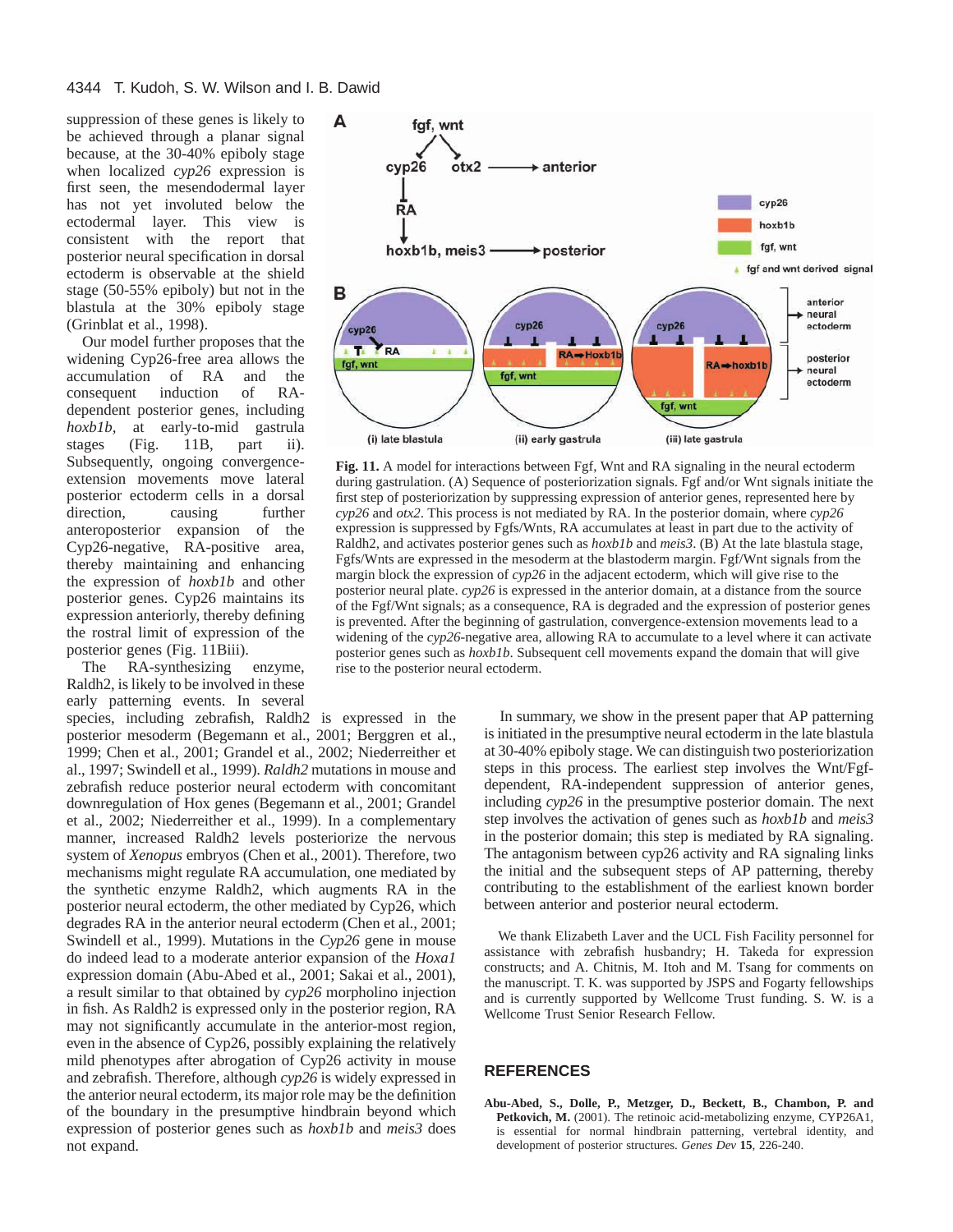- **Alexandre, D., Clarke, J. D., Oxtoby, E., Yan, Y. L., Jowett, T. and Holder, N.** (1996). Ectopic expression of Hoxa-1 in the zebrafish alters the fate of the mandibular arch neural crest and phenocopies a retinoic acid-induced phenotype. *Development* **122**, 735-746.
- **Amaya, E., Musci, T. J. and Kirschner, M. W.** (1991). Expression of a dominant negative mutant of the FGF receptor disrupts mesoderm formation in Xenopus embryos. *Cell* **66**, 257-270.
- **Begemann, G., Schilling, T. F., Rauch, G. J., Geisler, R. and Ingham, P. W.** (2001). The zebrafish neckless mutation reveals a requirement for raldh2 in mesodermal signals that pattern the hindbrain. *Development* **128**, 3081- 3094.
- **Berggren, K., McCaffery, P., Drager, U. and Forehand, C. J.** (1999). Differential distribution of retinoic acid synthesis in the chicken embryo as determined by immunolocalization of the retinoic acid synthetic enzyme, RALDH-2. *Dev. Biol.* **210**, 288-304.
- **Blumberg, B., Bolado, J., Moreno, T. A., Kintner, C., Evans, R. M. and** Papalopulu, N. (1997). An essential role for retinoid signaling in anteroposterior neural patterning. *Development* **124**, 373-379.
- **Chen, Y., Pollet, N., Niehrs, C. and Pieler, T.** (2001). Increased XRALDH2 activity has a posteriorizing effect on the central nervous system of Xenopus embryos. *Mech. Dev.* **101**, 91-103.
- **Conlon, R. A.** (1995). Retinoic acid and pattern formation in vertebrates. *Trends Genet.* **11**, 314-319.
- **Cox, W. G. and Hemmati-Brivanlou, A.** (1995). Caudalization of neural fate by tissue recombination and bFGF. *Development* **121**, 4349-4358.
- **de Roos, K., Sonneveld, E., Compaan, B., ten Berge, D., Durston, A. J. and van der Saag, P. T.** (1999). Expression of retinoic acid 4-hydroxylase (CYP26) during mouse and Xenopus laevis embryogenesis. *Mech. Dev.* **82**, 205-211.
- **Durston, A. J., Timmermans, J. P., Hage, W. J., Hendriks, H. F., de Vries, N. J., Heideveld, M. and Nieuwkoop, P. D.** (1989). Retinoic acid causes an anteroposterior transformation in the developing central nervous system. *Nature* **340**, 140-144.
- **Fekany-Lee, K., Gonzalez, E., Miller-Bertoglio, V. and Solnica-Krezel, L.** (2000). The homeobox gene bozozok promotes anterior neuroectoderm formation in zebrafish through negative regulation of BMP2/4 and Wnt pathways. *Development* **127**, 2333-2345.
- **Fujii, H., Sato, T., Kaneko, S., Gotoh, O., Fujii-Kuriyama, Y., Osawa, K., Kato, S. and Hamada, H.** (1997). Metabolic inactivation of retinoic acid by a novel P450 differentially expressed in developing mouse embryos. *EMBO J.* **16**, 4163-4173.
- **Furthauer, M., Thisse, C. and Thisse, B.** (1997). A role for FGF-8 in the dorsoventral patterning of the zebrafish gastrula. *Development* **124**, 4253- 4264.
- **Grandel, H., Lun, H., Rauch, G., Rhinn, M., Piotrowski, T., Houart, C., Sordino, P., Ku"chler, A., Schulte-Merker, S., Geisler, R. et al. (**2002). Retinoic acid signalling in the zebrafish embryo is necessary during presegmentation stages to pattern the anterior-posterior axis of the CNS and to induce a pectoral fin bud. *Development* **129**, 2851-2865.
- **Griffin, K., Patient, R. and Holder, N.** (1995). Analysis of FGF function in normal and no tail zebrafish embryos reveals separate mechanisms for formation of the trunk and the tail. *Development* **121**, 2983-2994.
- **Grinblat, Y., Gamse, J., Patel, M. and Sive, H.** (1998). Determination of the zebrafish forebrain: induction and patterning. *Development* **125**, 4403- 4416.
- **Hashimoto, H., Itoh, M., Yamanaka, Y., Yamashita, S., Shimizu, T., Solnica-Krezel, L., Hibi, M. and Hirano, T.** (2000). Zebrafish Dkk1 functions in forebrain specification and axial mesendoderm formation. *Dev. Biol.* **217**, 138-152.
- **Hollemann, T., Chen, Y., Grunz, H. and Pieler, T.** (1998). Regionalized metabolic activity establishes boundaries of retinoic acid signalling. *EMBO J.* **17**, 7361-7372.
- **Houart, C., Caneparo, L., Heisenberg, C. P., Barth, K. A., Take-Uchi, M. and Wilson, S.** (2002). Establishment of the telencephalon during gastrulation by local suppression of Wnt activity. *Nat. Cell Biol. Neuron* **35**, 255-265.
- **Itoh, M., Kudoh, T., Dedekian, M., Kim, C. H. and Chitnis, A. B.** (2002). A role for iro1 and iro7 in the establishment of an anteroposterior compartment of the ectoderm adjacent to the midbrain-hindbrain boundary. *Development* **129**, 2317-2327.
- **Kazanskaya, O., Glinka, A. and Niehrs, C.** (2000). The role of Xenopus dickkopf1 in prechordal plate specification and neural patterning. *Development* **127**, 4981-4992.
- **Kelly, G. M., Greenstein, P., Erezyilmaz, D. F. and Moon, R. T.** (1995).

#### Fgf, Wnt and retinoic acid in posteriorization 4345

Zebrafish wnt8 and wnt8b share a common activity but are involved in distinct developmental pathways. *Development* **121**, 1787-1799.

- **Kengaku, M. and Okamoto, H.** (1993). Basic fibroblast growth factor induces differentiation of neural tube and neural crest lineages of cultured ectoderm cells from Xenopus gastrula. *Development* **119**, 1067-1078.
- **Kengaku, M. and Okamoto, H.** (1995). bFGF as a possible morphogen for the anteroposterior axis of the central nervous system in Xenopus. *Development* **121**, 3121-3130.
- **Kiecker, C. and Niehrs, C.** (2001). A morphogen gradient of Wnt/betacatenin signalling regulates anteroposterior neural patterning in Xenopus. *Development* **128**, 4189-4201.
- **Kim, C. H., Oda, T., Itoh, M., Jiang, D., Artinger, K. B., Chandrasekharappa, S. C., Driever, W. and Chitnis, A. B.** (2000). Repressor activity of Headless/Tcf3 is essential for vertebrate head formation. *Nature* **407**, 913-916.
- **Klein, P. S. and Melton, D. A.** (1996). A molecular mechanism for the effect of lithium on development. *Proc. Natl. Acad. Sci. USA* **93**, 8455-8459.
- **Kolm, P. J., Apekin, V. and Sive, H.** (1997). Xenopus hindbrain patterning requires retinoid signaling. *Dev. Biol.* **192**, 1-16.
- **Kolm, P. J. and Sive, H. L.** (1995). Regulation of the Xenopus labial homeodomain genes, HoxA1 and HoxD1: activation by retinoids and peptide growth factors. *Dev. Biol.* **167**, 34-49.
- **Koshida, S., Shinya, M., Mizuno, T., Kuroiwa, A. and Takeda, H.** (1998). Initial anteroposterior pattern of the zebrafish central nervous system is determined by differential competence of the epiblast. *Development* **125**, 1957-1966.
- **Koshida, S., Shinya, M., Nikaido, M., Ueno, N., Schulte-Merker, S., Kuroiwa, A. and Takeda, H.** (2002). Inhibition of BMP activity by the FGF signal promotes posterior neural development in zebrafish. *Dev. Biol.* **244**, 9-20.
- **Kudoh, T. and Dawid, I. B.** (2001). Role of the iroquois3 homeobox gene in organizer formation. *Proc. Natl. Acad. Sci. USA* **98**, 7852-7857.
- **Kudoh, T., Tsang, M., Hukriede, N. A., Chen, X., Dedekian, M., Clarke, C. J., Kiang, A., Schultz, S., Epstein, J. A., Toyama, R. et al.** (2001). A gene expression screen in zebrafish embryogenesis. *Genome Res.* **11**, 1979- 1987.
- **Lamb, T. M. and Harland, R. M.** (1995). Fibroblast growth factor is a direct neural inducer, which combined with noggin generates anterior-posterior neural pattern. *Development* **121**, 3627-3636.
- **Loudig, O., Babichuk, C., White, J., Abu-Abed, S., Mueller, C. and Petkovich, M.** (2000). Cytochrome P450RAI(CYP26) promoter: a distinct composite retinoic acid response element underlies the complex regulation of retinoic acid metabolism. *Mol. Endocrinol.* **14**, 1483-1497.
- **Marshall, H., Studer, M., Popperl, H., Aparicio, S., Kuroiwa, A., Brenner, S. and Krumlauf, R.** (1994). A conserved retinoic acid response element required for early expression of the homeobox gene Hoxb-1. *Nature* **370**, 567-571.
- **McGrew, L. L., Lai, C. J. and Moon, R. T.** (1995). Specification of the anteroposterior neural axis through synergistic interaction of the Wnt signaling cascade with noggin and follistatin. *Dev. Biol.* **172**, 337-342.
- **Mizuno, T., Yamanaka, M., Wakahara, A., Kuroiwa, A. and Takeda, H.** (1996). Mesoderm induction in zebrafish. *Nature* **383**, 131-132.
- **Niederreither, K., McCaffery, P., Drager, U. C., Chambon, P. and Dolle, P.** (1997). Restricted expression and retinoic acid-induced downregulation of the retinaldehyde dehydrogenase type 2 (RALDH-2) gene during mouse development. *Mech. Dev.* **62**, 67-78.
- **Niederreither, K., Subbarayan, V., Dolle, P. and Chambon, P.** (1999). Embryonic retinoic acid synthesis is essential for early mouse postimplantation development. *Nat. Genet.* **21**, 444-448.
- **Nieuwkoop, P. D.** (1950). Activation and organization of the central nervous system in amphibians. III. Synthesis of a new working hypothesis. *J. Exp. Zool.* **120**, 83-108.
- **Ogura, T., Alvarez, I. S., Vogel, A., Rodriguez, C., Evans, R. M. and Izpisua Belmonte, J. C.** (1996a). Evidence that Shh cooperates with a retinoic acid inducible co-factor to establish ZPA-like activity. *Development* **122**, 537-542.
- **Ogura, T., Nakayama, K., Fujisawa, H. and Esumi, H.** (1996b). Neuronal nitric oxide synthase expression in neuronal cell differentiation. *Neurosci. Lett.* **204**, 89-92.
- Phillips, B. T., Bolding, K. and Riley, B. B. (2001). Zebrafish fgf3 and fgf8 encode redundant functions required for otic placode induction. *Dev. Biol.* **235**, 351-365.
- **Reifers, F., Bohli, H., Walsh, E. C., Crossley, P. H., Stainier, D. Y. and Brand, M.** (1998). Fgf8 is mutated in zebrafish acerebellar (ace) mutants